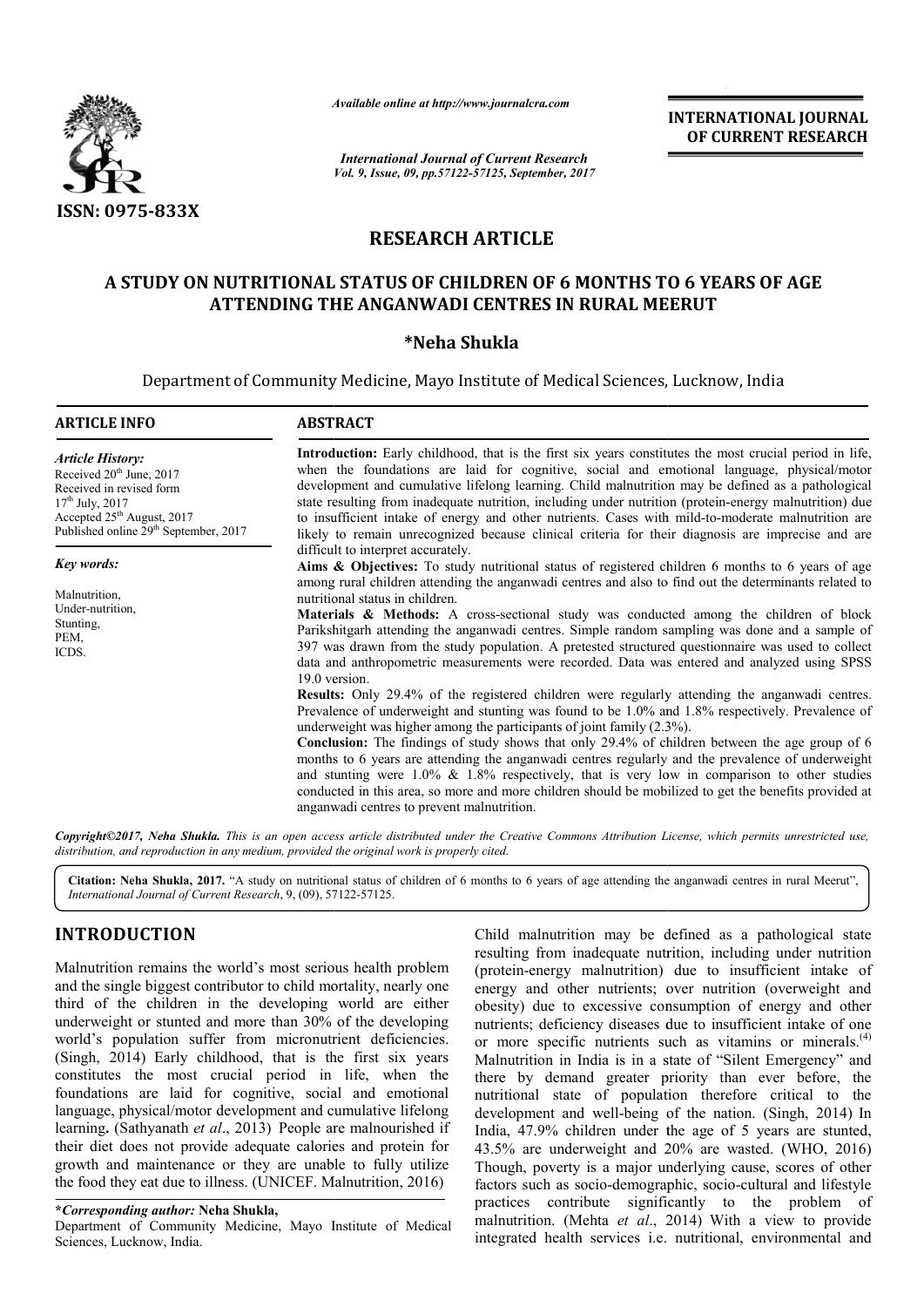social services to the identified beneficiaries through anganwadi centres, Integrated Child Development Services (ICDS) project was launched on 2nd Oct. 1975 by the Government of India. (Narain *et al*., 2013) The key function of anganwadi worker is to provide supplementary nutrition to the children below 6 years of age. (Desai *et al*., 2012) The purpose of carrying out this study is to find out the prevalence of under nutrition among children who are attending the anganwadi centres and to identify the determining factors that affect the nutritional status of the children.

#### **Aims & Objectives**

- 1. To study nutritional status of registered children 6 months to 6 years of age among rural children attending the anganwadi centres.
- 2. To find out the determinants related to nutritional status in children.

### **MATERIALS AND METHODS**

**Study design:** Cross sectional study

**Study area:** The study was done in the Anganwadi centres of block Parikshitgarh of Meerut District in which our RHTC is situated.

**Study population:** All the children between the ages of 6 months to 6 years registered in Anganwadi centres of block Qila Parikshitgarh of District Meerut (UP)

**Sample size:** As prevalence of malnutrition in under 6 yrs of age is taken 46% (Yadav *et al*., 2016) with an absolute allowable error of 5% then sample size comes to 397.

**Ethical approval** was taken from the ethical committee of Subharti Medical College, Anganwadi worker and the parents of the participants.

**Sampling technique:** Simple random sampling

**Methodology:** Out of 75 villages of block Parikshitgarh, 5 villages were randomly selected by using random number table. Then a list of Anganwadi centers was taken from the CDPO office. Out of 17 Anganwadi centres of selected villages, 16 Anganwadi centers were included in the study. All the children registered in anganwadi centers between the ages of 6 months to 6 yrs whose parents gave written consent were included in the study. Anthropometric measurement were taken of the participants using Seca 354 weighing scale, Secastadiometer, Seca measuring tape & Infantometer. A pretested, structured and coded questionnaire was used while conducting the interview to record the information given by the participant's informant. Data was entered on the same day of the data collection using SPSS 19.0 version and a master chart was prepared. Analysis was done using SPSS 19.0 version and appropriate tests were applied.

### **RESULTS**

• Only 29.4% of the registered children were regularly attending the Anganwadi centres. Significant attending the Anganwadi centres. correlation was found in underweight participants with stunting and wasting.

• Male participants 51.9% were slightly higher as compared to female 48.1% & 52.6% participants were Hindus. 33.8% of the study participants had father's education of class 8 to  $10^{th}$  level followed by 26.4% of class 1 to  $5<sup>th</sup>$  while 35.5% of the mothers were illiterate followed by  $33.5\%$  of class 1 to  $5<sup>th</sup>$ . Unskilled worker 48.6% was the common occupation of father followed by clerical/shop-owner/farmer 23.2% while 82.9% of female were unemployed.



**Figure 1. Distribution of education of father and mother of the participants**



**Figure 2. Distribution of occupation of father and mother of the participants**

 CHC was the place of delivery for 60.7% of the participants while in 38.0% it was in private hospital. 38% of the children had 2nd birth order followed by  $1<sup>st</sup>$ birth order in 31.2%. 100% of children were completely immunized up to the age. Only 12.6% of children had exclusive breast feeding. 42.1% of the children were breastfed for 19 to 24 months followed by 7 to 12 months in 27.2%. 6 months was the most common age of complimentary feeding (94.2%).



**Figure 3. Distribution of exclusive breastfeeding among the participants**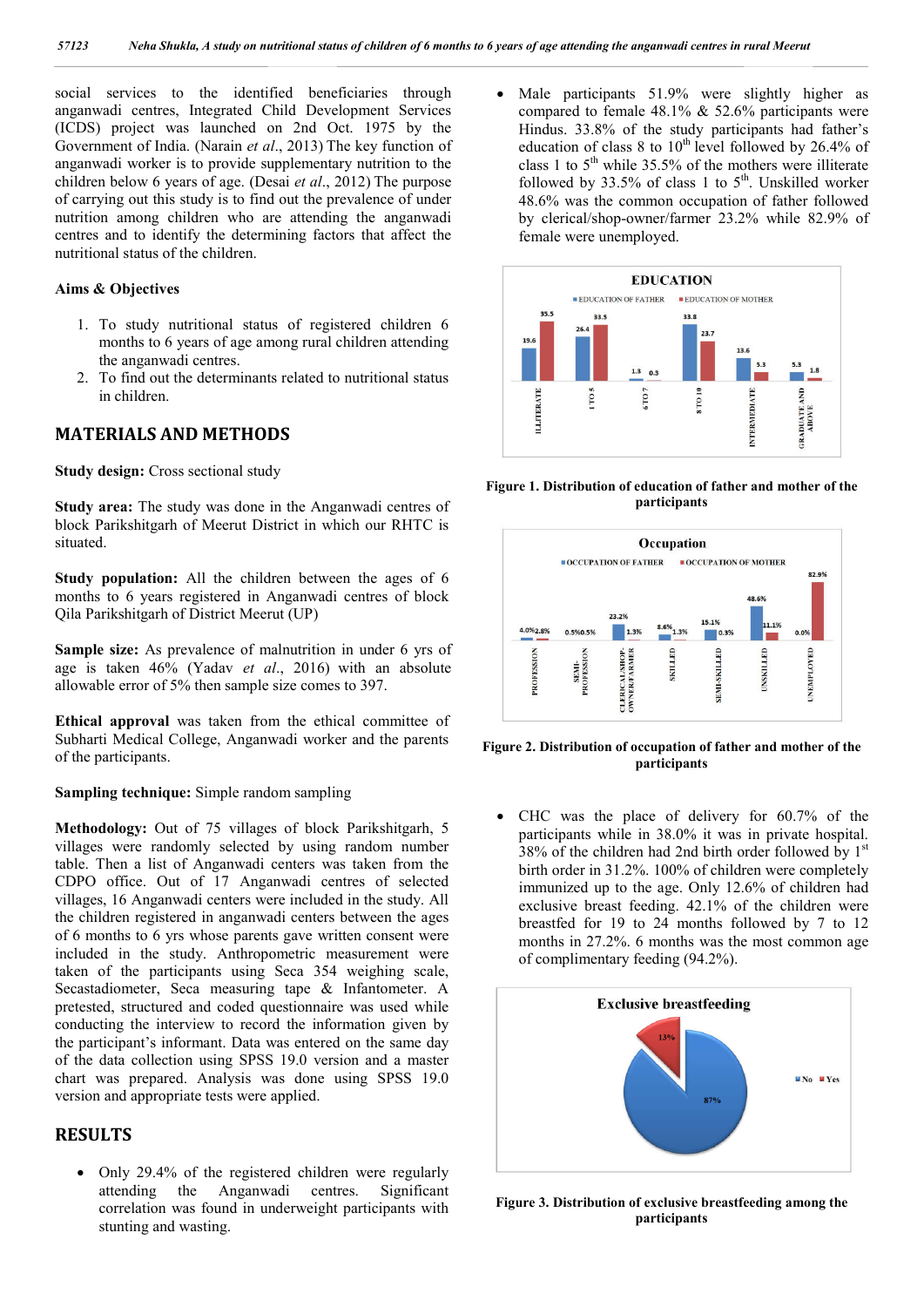

**Figure 4. Distribution of prevalence of underweight, stunting & MUAC among participants**

**Table 1. Distribution of underweight among participants (WHO child growth standards 2006)**

| Normal                       | 393 (99.0%)              |
|------------------------------|--------------------------|
| Mild to moderate underweight | $3(0.7\%)$               |
| Severe underweight<br>Total  | $1(0.3\%)$<br>397 (100%) |

The above table describes that out of 397 participants, 3 (0.7%) were mildly underweight followed by 1 (0.3%) of moderately underweight child while 393 (99.0%) were normal.

**Table 2. Distribution of stunting among participants (WHO child growth standards 2006)**

| Normal                    | 390 (98.2%) |
|---------------------------|-------------|
| Mild to moderate stunting | $6(1.5\%)$  |
| Severe stunting           | $1(0.3\%)$  |
| Total                     | 397 (100%)  |

The above table describes that out of 397 participants, 390 (98.2%) were normal, 6 (1.5%) were mild to moderately stunted and 1 (0.3%) severely stunted.

**Table 3. Distribution of prevalence of underweight, stunting among study population**

| Prevalence  | Male    | Female  | Total   |
|-------------|---------|---------|---------|
| Underweight | $0.5\%$ | $1.5\%$ | $1.0\%$ |
| Stunting    | $1.9\%$ | 1.5%    | 1.8%    |
|             |         |         |         |

The above table describes that out of 397 participants, prevalence of Underweight was 1.0% (0.5% of male and 1.5% female) and prevalence of Stunting was 1.8% (1.9% of male and 1.5% female).

- In this study, the prevalence of underweight was higher among the participants of joint family (2.3%) and in children who started complementary feeding at the age of 6 months while the prevalence of stunting was higher in children who started complementary feeding at 5 months of age (5.6%).
- Prevalence of stunting was significantly higher among the children who were not exclusively breastfed.

#### **DISCUSSION**

In the present study 206 (51.9%) of the participants were male and 191 (48.1%) were female and in the study conducted by Yadav *et al*. (2016), 54.7% were male children while 45.3% were female and the findings were similar. (Yadav *et al*., 2016) In this study, 209 (52.6%) children were Hindus while 188 (47.4%) were Muslims. In the study conducted by Bisai *et al*. (2010), 451 (50.17%) were Hindus and 195 (21.69%) were Muslims. (Bisai *et al*., 2010) In the present study, 134 (33.8%) participant's fathers had education of high school, followed by primary school 105 (26.4%), illiterate 78 (19.6), intermediate 54 (13.6%), graduate & above 21 (5.3%) and middle school 5 (1.3%) while 141 (35.5%) of participant's mothers were illiterate, 133 (33.5%) passed their primary school, followed by high school 94 (23.7%), intermediate 21 (5.3%), graduate & above 7 (1.8%) and middle school 1 (0.3%). Yadav *et al*. (2016) conducted a study in which 30.0% of the participants' fathers were graduate & post graduate, 20.2% completed their middle school while 14.0% passed their high school and 24.4% of participants' mothers passed their middle school, 16.9% passed their primary school, 16% passed high school while 16% were illiterate. (Yadav *et al*., 2016) Almost half of the participant's fathers were unskilled workers 193 (48.6%), followed by clerical/shop-owner/farmer 92 (23.2%), semiskilled worker 60 (15.1%), skilled worker 34 (8.6%), professional 16 (4.0%) and semi-professional 2 (0.5%). 329 (82.9%) participants mothers were homemakers, 44 (11.1%) were unskilled workers, 11 (2.8%) professional, 1.3% each were clerical/shop-owner/farmer and skilled worker, 2 (0.5%) were semi-professional and 1 (0.3%) were semi-skilled worker. In the study conducted by Sharma *et al*. (2015) in Rajasthan 73.2% of participants fathers were unskilled worker and 26.8% were skilled workers while 79.2% of participants' mothers were not working and 20.8% were working. (Sharma *et al*., 2015) In current study, 100% of the participant's had complete immunization status. Only 50 (12.6%) of the study subjects received exclusive breastfeeding and 167 (42.1%) of the study subjects continued breastfeeding for 19-24 months. The most common age of complimentary feeding was 6 months 374 (94.2%). These findings were similar to the study conducted by Ashwini *et al*. (2014), where 15.26% children in rural area received exclusive breastfeedingand in the study conducted by Nithin *et al*. (2012) 38.8% participants continued breast feeding up to a period of one year. (Kumar *et al*., 2012) In the present study, significant correlation was found in underweight participants with stunting and wasting. In the study carried out by Saaka *et al*. (2016), wasting is associated with stunting but the relationship is moderated by age of the child. (Saaka and Galaa, 2016) In this study, 1 (0.3%) child was severely underweight, 3 (0.7%) children were mild to moderately underweight while 393 (99.0%) children were normal and 1 (0.3%) child was severely stunted, 6 (1.5%) children were mild to moderately stunted while 390 (98.2%) children were normal. Chudasama *et al*. conducted a study in 2015, in which 18.5% moderately malnourished and 1.5% severely malnourished children were reported. (Chudasama *et al*., 2015)

In this study, the prevalence of Underweight and Stunting was found to be 1.0% and 1.8%. AbolfazlMahyar (2010) carried out a study in which similar findings were observed (11.7% & 11.5% respectively). (Mahyar *et al*., 2010) In the study conducted by Alim *et al*., (2012), in which the prevalence of underweight and stunting was 13.7% and 27.0%. (Alim and Jahan, 2012) As it is observed that only 29.4% of the registered children were regularly attending the anganwadi centers, so the difference in the prevalence of underweight and stunting was observed in present and other studies.